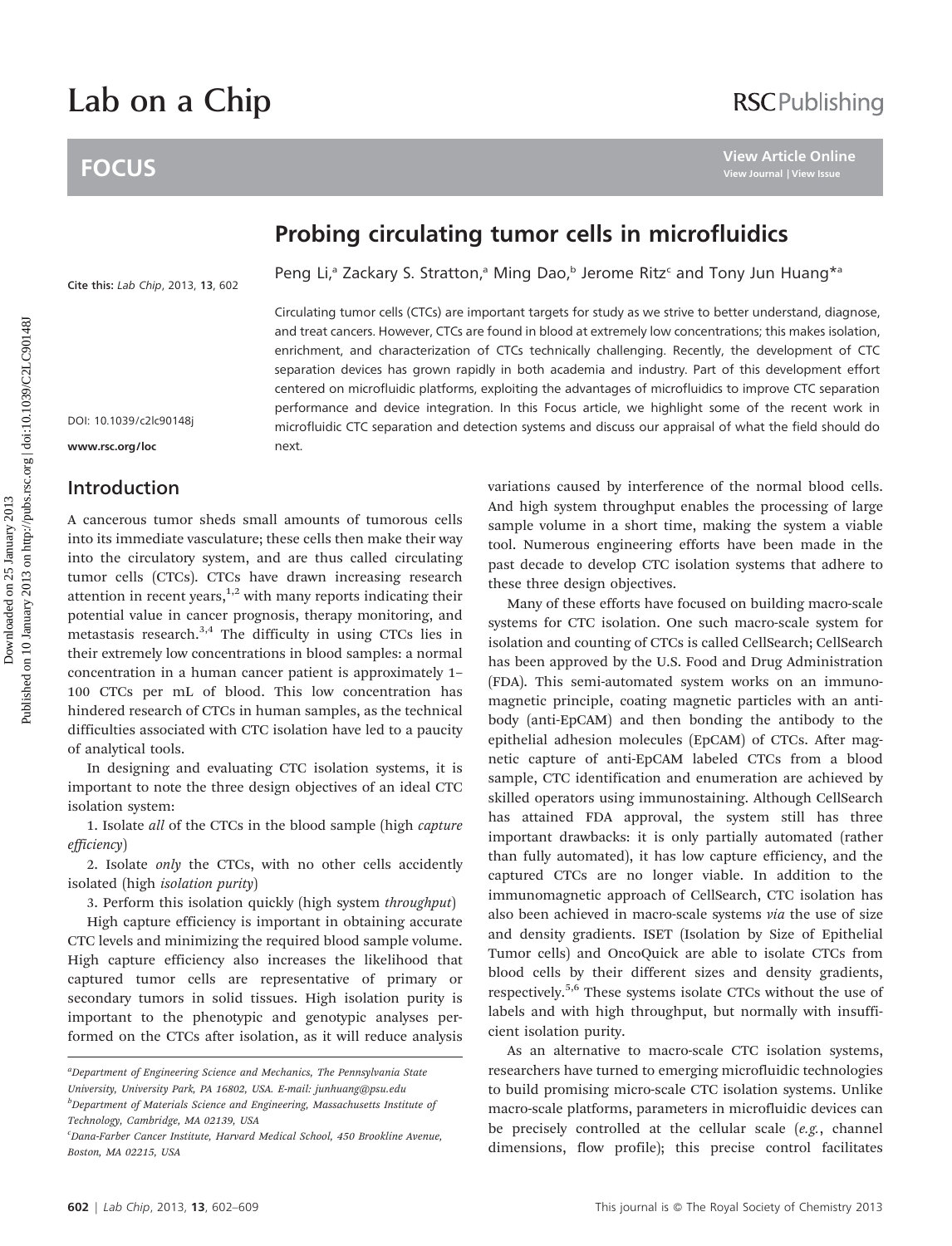capture efficiency and isolation purity. Furthermore, isolated CTCs can be manipulated to next-stage analysis (e.g., genetic analysis, drug screening) or on-chip cell culturing as part of the cell separation process, speeding up the overall CTC characterization process and eliminating the intermediate procedures required in macro-scale systems. To date, microfluidic-based CTC isolation systems have been studied vigorously, with various cell separation mechanisms devised: magnetic forces, affinity chromatography, size- and/or deformability-based isolation, and dielectrophoresis. In this Focus article, we will summarize the successful work done using these four CTC separation mechanisms, and will discuss our perspective on future work to be done in microfluidic CTC isolation systems.

### Magnetic-based CTC separation or detection

Typical magnetic-based cell separation systems use antibody– antigen interactions to bond an antibody-coated magnetic particle to a cell via its surface antigens. Application of a magnetic field then permits separation of the magnetized CTCs from the non-magnetized cells of the ambient blood sample. As described in the introduction section, the FDA has approved a macro-scale immunomagnetic CTC isolation system called CellSearch. CellSearch uses anti-EpCAM antibodies to attach magnetic particles to the EpCAM surface antigens of CTCs. Immunostaining is then used to characterize the CTCs as DAPI positive, CD45 negative, and cytokeratins 8 and 18 positive. CellSearch has been FDA-approved for monitoring CTC levels in patients with metastatic cancer, such as breast cancer, colorectal cancer, and prostate cancer. Clinical investigations with CellSearch indicated that cancer patients with CTC counts equal to or higher than 5 per 7.5 mL of blood, compared to those with counts lower than 5 per 7.5 mL of blood, had a shorter median progression-free survival and shorter overall survival.<sup>7</sup> Although CellSearch achieves CTC isolation and has been FDA-approved, the system remains deficient in that it is only partially automated (rather than fully automated), it has low capture efficiency, and the captured CTCs are no longer viable.

Recent research has used magnetic-based methods in microfluidic devices to demonstrate substantial improvements over macro-scale systems like CellSearch. Hoshino et al. achieved magnetic capture of CTCs in a microfluidic channel; the device demonstrated high throughput and high capture efficiency.<sup>8</sup> An array of magnets was placed beneath a microfluidic channel, and a blood sample with magneticallylabeled CTCs was passed through the channel (Fig. 1a). The flow profile through the channel was controlled to ensure magnetic attraction forces sufficiently large to immobilize CTCs at the channel bottom. After the entirety of the blood sample had passed through the channel, the magnetically captured CTCs were stained with fluorescent labeled anticytokeratin, anti-CD45, and DAPI for final identification. The device was capable of detecting as few as 5 CTCs per mL of blood sample, with a sample throughput of 10 mL  $h^{-1}$ . CTC separation was achievable with CTC to blood cell ratios as low as 1 : 10.<sup>9</sup> Average CTC capture efficiencies for COLO205 and SKBR3 cells were 90% and 86%, respectively. Moreover, this device only requires a quarter of the anti-EpCAM coated magnetic particles used by CellSearch. To further demonstrate the capability of this device, clinical relevance with a specific type of cancer needs to be established. In addition, cell viability after magnetic capture is not considered in this study, which limits further analysis of captured CTCs. Nevertheless, the high throughput and capture efficiency achieved in this The the on a Chip compare effective particle constraine and the static constrained on the static constrained for the constrained on the static constrained in the static constrained in the static constrained in the static c



Fig. 1 (a) Schematic of a microfluidic device using magnets placed under a main flow channel, along with magnetically-labeled CTCs, to accomplish CTC isolation from a blood sample. (b) Microfluidic device with magnets placed under perpendicularly-oriented side chambers used for collection of magnetically-labeled CTCs; the low fluid shear stresses in the dead-ended side chambers keep the collected CTCs viable. (c) Microfluidic device with a flow-focusing configuration to establish a single-file stream of cells through a microfluidic channel. Device is bonded to a micro-Hall detector array, such that each magnetically-labeled CTC passing over the array induces a Hall voltage and is thus counted. Reproduced from ref. 8–10 with permission from RSC and AAAS.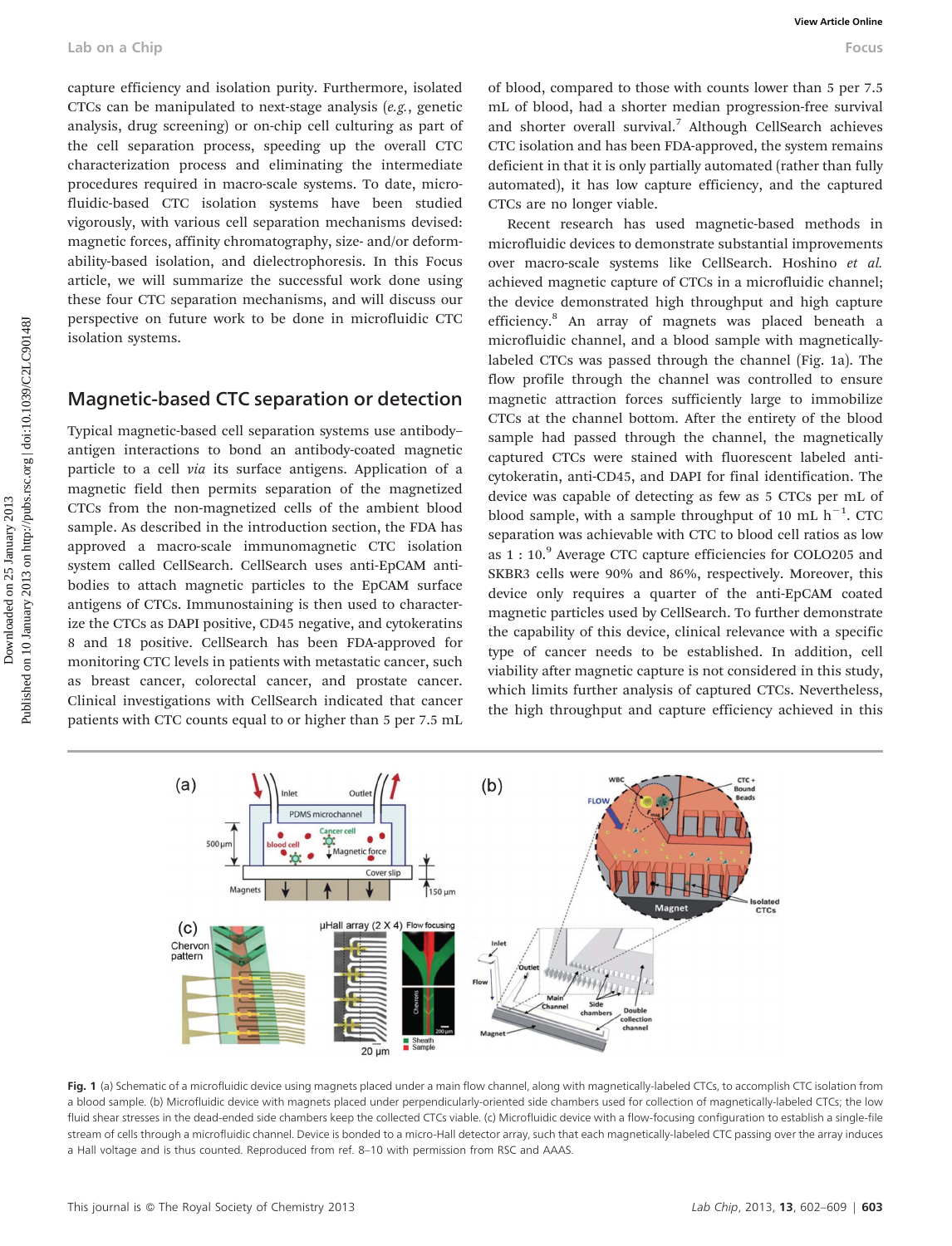device demonstrate the potential of employing magnetic CTC separation in microfluidic devices.

The need for CTC viability after isolation from the ambient blood sample was considered by Ingber and co-workers, who reported a microfluidic magnetic separation device that is capable of capturing and subsequently culturing CTCs.<sup>9</sup> The device consists of a main microfluidic channel with multiple chambers attached perpendicularly to the main channel's sides (Fig. 1b). Magnets were placed under the side chambers to force magnetically-labeled CTCs into the chambers. As a blood sample is injected through the main channel, CTCs are collected in these dead-ended side chambers, where fluid shear stresses acting on the CTCs are minimal. During experiments conducted on the device, 2 to 80 spiked breast cancer cells were isolated from 1 mL of mice blood sample with 90% capture efficiency. While blood was flowed through the main channel at an experimental flow rate of 1.2 mL  $h^{-1}$ , the calculated shear stresses experienced by the CTCs collected in the side chambers were less than those experienced in vivo under physiological conditions. After isolation, the CTCs were cultured for 7 days, demonstrating cell viability. Focus **(be** the potential of employing magnetic CTC and transportation in the consideration in the constrained on 25 January 2013 on 25 January 2013 on 25 January 2013 on the constrained on the constrained on the constrain

Magnetism has been used not only as a CTC separation mechanism, but also as a CTC detection mechanism. Issadore et al. utilized the Hall effect to detect and count magneticallylabeled CTCs.<sup>10</sup> A 2  $\times$  4 micro-Hall detector array was fabricated on a substrate, and a microfluidic channel (with a flow-focusing configuration upstream) was bonded on top of the Hall detectors (Fig. 1c). A blood sample is first focused by the flow-focusing configuration to establish a single-file stream of cells. As this stream of cells moves over a Hall detector, each magnetically-labeled CTC induces a Hall voltage and is thus counted. Experiments conducted with the device demonstrated CTC detection levels better than those of the CellSearch system, and no false positives were identified to have occurred. This was accomplished with a high system throughput of  $10<sup>7</sup>$  cells per minute. Additionally, simultaneous detection of multiple surface markers was accomplished via the use of different types of magnetic nanoparticles. Although the device does not isolate the CTCs, its ability to rapidly and accurately count CTCs—without the use of an optical detection system—could find use in an automated, low cost, and portable CTC analysis tool.

#### Affinity chromatography CTC separation

CTC separation via affinity chromatography uses the same antibody–antigen interactions used in magnetic-based CTC separation. But while the magnetic-based methods use the interactions to bond magnetic particles to CTCs, affinity chromatography uses them to directly capture the CTCs (thus affinity chromatography does not require the CTC labeling step that is needed in magnetic-based separation, simplifying device application). In affinity chromatography, antibodies are attached to the surfaces of solid structures. The structures are then immersed in a fluid biological sample where the antigens of targeted cells bond with the antibodies, in effect attaching the target cells to the solid structures and separating them from the remainder of the sample.

The effectiveness of affinity chromatography depends on maximizing the potential for antibody–antigen bonding of the target cells to the capture structures, while still removing the non-target cells. Therefore, sample cells must be frequently brought into contact with the antibody-covered surfaces of the capture structures, and fluid shear stresses must be low enough to permit antibody–antigen bonding while still high enough to remove non-target cells. Microfluidic technologies feature large surface-area-to-volume ratios and allow precise control of fluid shear stress, and therefore are an excellent platform for affinity chromatography. In fact, the implementation of affinity chromatography in microfluidic devices has been demonstrated in rapid point of care diagnosis, such as CD4+ cell counting for HIV monitoring.<sup>11</sup>

However, microfluidic affinity chromatography is challenging to implement for CTC capture: due to the low concentration of CTCs in blood, a large sample volume  $(e.g., 1-7.5 \text{ mL})$ must be processed to capture significant amounts of CTCs. For such a large sample volume, contact between the CTCs and the capture structures cannot be ensured by exposing a quiescent sample to the structures. Instead, small amounts of the sample must be continuously flowed past the structures with careful determination of the flow rate. This flow rate determination is necessary to balance the competing needs for high device throughput (fast flow rate) and high capture efficiency (low flow rate, which causes low fluid shear stresses). To increase the probability of CTC capture in microfluidic affinity chromatography, researchers have implemented microstructures within fluid channels. Nagrath et al. fabricated 78 000 anti-EpCAM coated silicon micro-pillars in a microfluidic channel to obtain high capture efficiency while maintaining reasonable system throughput ( $\sim$  1 mL h<sup>-1</sup>).<sup>12</sup> In clinical testing, CTCs were identified in 99% of patients' samples ( $n = 116$ ). Following the work by Nagrath, Stott *et al.* fabricated a microfluidic channel with a herringbone pattern in the channel ceiling to disrupt the laminar flow profile (Fig. 2a), resulting in a higher potential for CTC bonding<sup>13</sup> to the channel surfaces (which are coated with anti-EpCAM antibodies). Compared to the micro-pillar device, the herringbone device has reduced fabrication complexity and improved capture efficiency for spiked PC-3 prostate cancer cells. Further experiments on this device showed CTCs detected in 14 out of 15 prostate cancer patients. After on-chip CTC capture, the herringbone device allows in situ immunostaining or cell lysis for further characterization. However, feasibility of efficient and viable release of CTCs from this device requires more validation.

A straight, flat, short microfluidic channel would have low capture efficiency in an affinity chromatography process. One approach to improving the capture efficiency is the fabrication of microstructures in the flow channel, as described previously. An alternative approach is simply to make the channel long and not straight. Soper and co-workers took this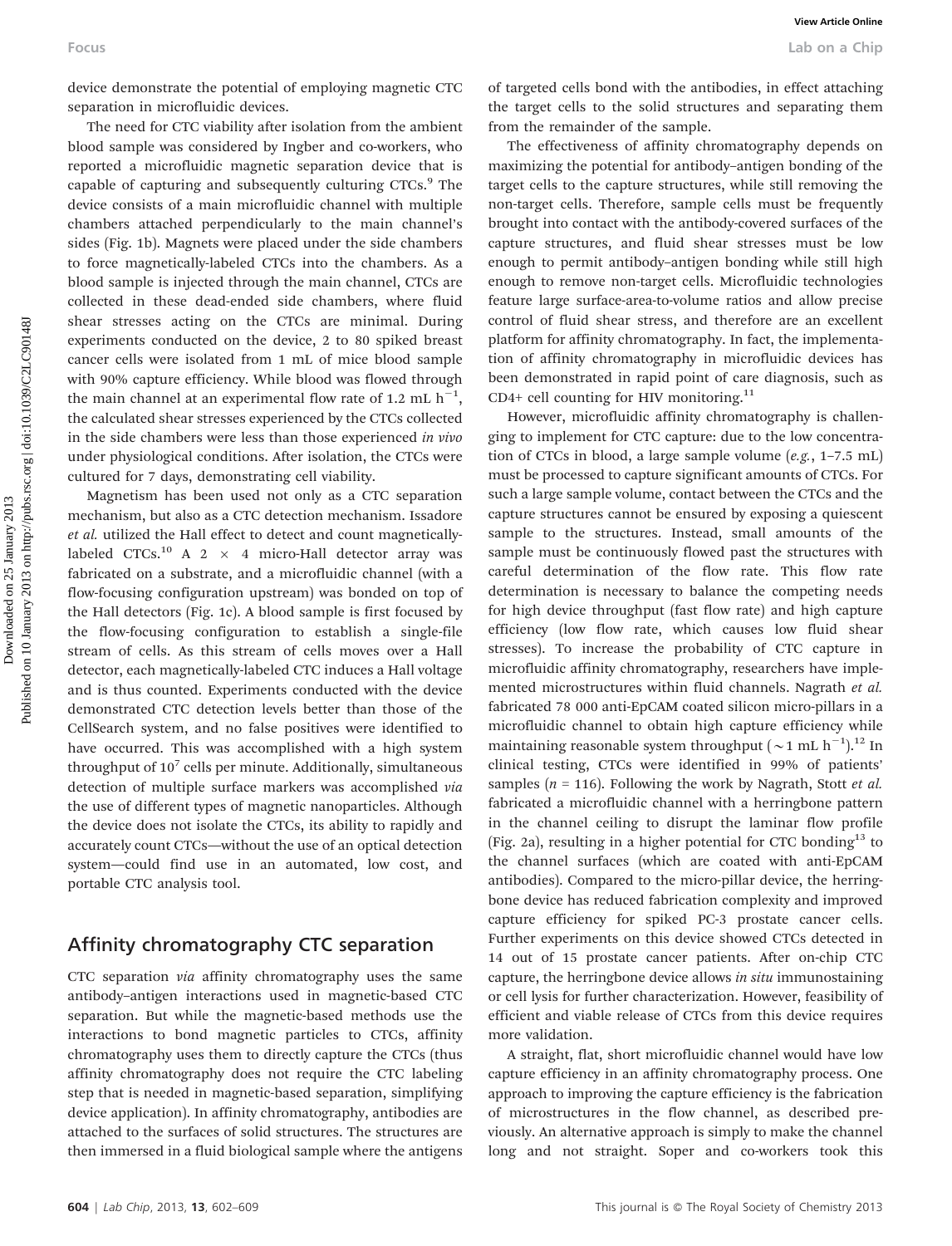

Fig. 2 (a) Herringbone pattern in the channel ceiling of a microfluidic device for CTC isolation via affinity chromatography. (b) Schematic of a microfluidic device with integrated systems for CTC capture, enumeration, and electro-manipulation. (c) Image of a substrate whose surface consists of silicon nanopillars coated in anti-EpCAM antibodies, and schematic of the overall microfluidic device featuring a serpentine channel with a herringbone-patterned ceiling to constantly bring sample cells into contact with the substrate for CTC capture. Reproduced from ref. 13, 15, 16 with permission from NAS, ACS and Wiley.

approach, constructing a device with a large number of long, parallel, sinusoidally undulating channels for CTC separation:<sup>14</sup> 51 parallel channels were fabricated with crosssectional areas of 35  $\mu$ m  $\times$  150  $\mu$ m (width  $\times$  depth), and the channel surfaces were coated with anti-EpCAM antibodies (Fig. 2b). With this device, a 1 mL blood sample can be processed within 37 min, with linear velocity optimized at 2  $mm s^{-1}$  for maximum CTC capture. Experiments on the device demonstrated that spiked MCF-7 cells were isolated with up to 97% capture efficiency. Thus this approach to affinity chromatography achieved high CTC capture efficiency without the need for microstructures, which are more complex to fabricate than the array of parallel undulating channels. In addition to affinity chromatography for CTC isolation, the device integrates other systems for other analytical purposes. After release of the captured CTCs via treatment of the antibody–antigen bonds with trypsin protease, the stream of CTCs was moved past a conductivity detector to enable automated label-free CTC counting. And after being counted by the conductivity detector, the stream of CTCs was directed to an electrokinetic enrichment unit to move cells to an outlet reservoir for subsequent genetic analysis.<sup>15</sup> Although the use of conductive cell counting and electrokinetic enrichment requires more validation for clinical relevance, the device demonstrates the viability of a micro total analysis system  $(\mu$ TAS). By integrating multi-functional units in a single microfluidic device, detection sensitivity can be enhanced while sample loss is reduced.

The aforementioned devices increased the frequency of CTC contact with antibody-coated surfaces by making various design alterations to the device *channels*. Wang et al. accomplished increased frequency of cell–surface interactions by altering the device substrate. Wang patterned silicon nanopillars on the substrate surface, and coated the pillars with anti-EpCAM antibodies (Fig. 2c). $16$  A serpentine channel with herringbone patterns along the channel ceiling was bonded to the silicon nanopillar substrate; this setup induced helical flow in the channel in order to repeatedly bring sample cells into contact with the substrate. In experiments testing device performance, at 1 mL  $h^{-1}$  flow rate, 100 cells mL<sup>-1</sup> MCF-7 cells were captured from buffer solution with 95% efficiency. And in a clinical study, the silicon nanopillar device showed a higher CTC capture efficiency than CellSearch in 17 out of 25 prostate cancer patients' samples. It is important to note that design alterations made to achieve higher capture efficiency may also induce stronger non-specific cell binding, resulting in lower isolation purity. This trade-off should be understood and balanced based on the emphasis of intended device applications (CTC counting vs. characterization).

# Size- and/or deformability-based CTC separation

In many cell separation applications, cells are often separated from an ambient sample by means of their differing physical properties, such as stiffness, size, and density. Such physical property-based separation systems offer the advantages of label-free sorting, high system throughput, and low cost. $17,18$ Previous investigations have found that many types of CTCs are significantly larger than other cells contained in peripheral blood.<sup>5</sup> This size discrepancy has been harnessed for CTC separation in macro-scale systems; these systems use a porous membrane to retain large CTCs, which are then identified through immunostaining. However, this method suffers from poor capture efficiency and isolation purity, and the CTCs are susceptible to damage from associated large mechanical stresses. Recent studies also revealed that several types of cancer cells or metastatic cancer cells are much more deformable than their benign counterparts.<sup>19–22</sup> So far, there have only been a handful of studies trying to separate CTCs based on deformability differentials.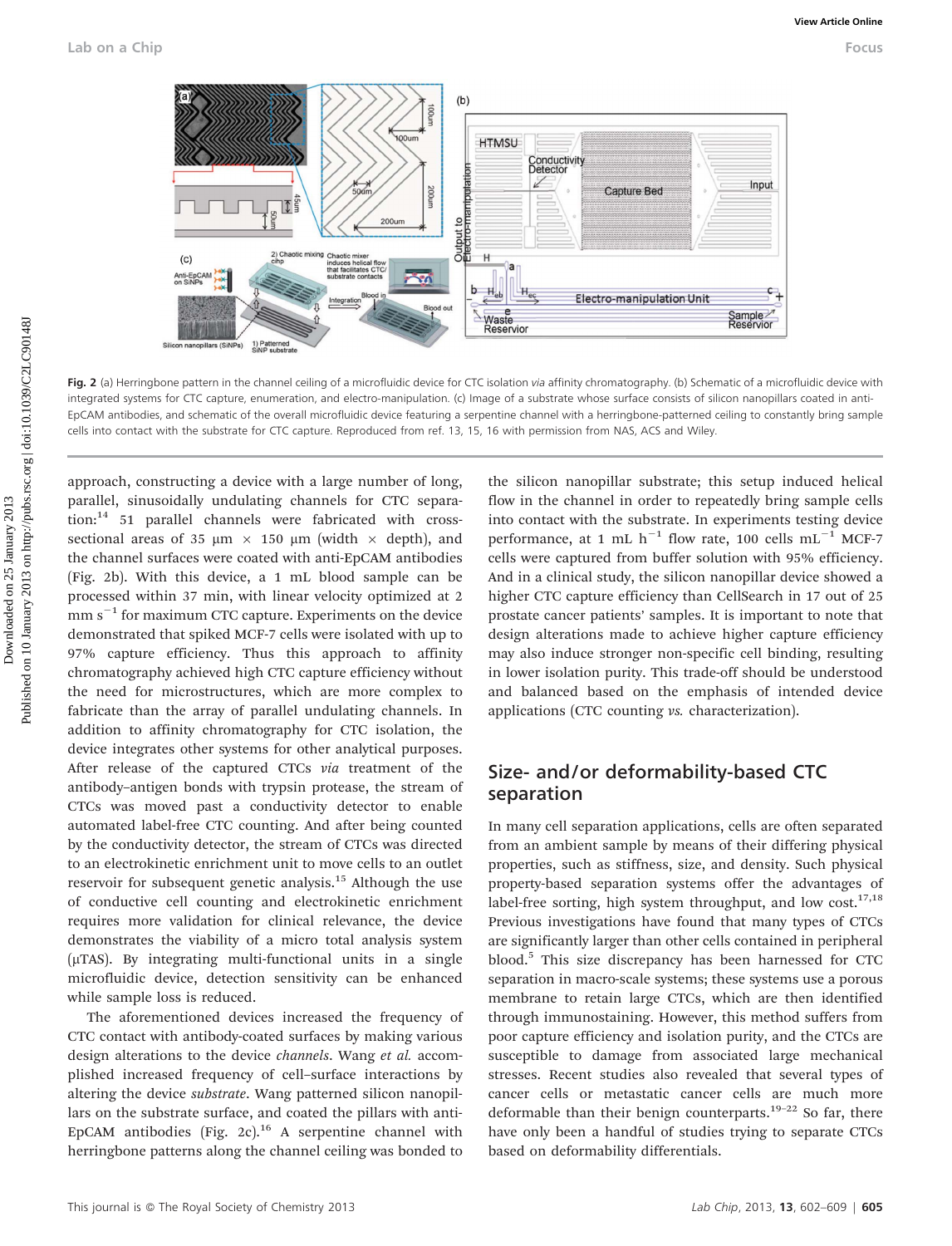

Fig. 3 (a-c) Images of a 3-D microfilter, used for size-based mechanical separation of CTCs, at different magnifications. (d) Schematic of a dielectrophoretic CTC separation device, with detail provided for the flow chamber where an electrode sheet along the chamber floor generates an AC voltage to spatially separate CTCs from PBMCs via a DEP force. Reproduced from ref. 23, 27 with permission from AIP and Springer.

Zheng et al. reported improved size-based CTC separation performance by use of micro-fabricated 3-D microfilters.<sup>23</sup> These microfilters are more uniform in size and density (Fig. 3a–c) than macro-scale filters. Experiments with these microfilters demonstrated capture efficiency of 86% for MCF-7 cells with a concentration of 350 cells  $mL^{-1}$ . Moreover, the system had an impressively high throughput, filtering 1 mL of blood sample within several minutes. Zheng also adjusted the 3-D porous membrane structure of the microfilters to minimize mechanical stress experienced by the cells during the filtration process. As a result, cell viability was high, and isolated CTCs were maintained viable for 2 weeks. This device offers a rapid and convenient CTC isolation method when the CTCs are known to be significantly larger than the ambient blood cells. Another approach successfully utilized cell-size dependent microscale vortices as the cell sorting mechanism for microfluidic CTC separation.<sup>24</sup> Deformability-based, as well as both size- and deformability-based, CTC enrichment methods also began to emerge recently.25,26

#### Dielectrophoretic CTC separation

When dielectric particles are subjected to a non-uniform electric field, they experience a dielectrophoretic (DEP) force. Because the magnitude and direction of the DEP force acting on a particle is dependent in part on the particle's polarizability, different particle types will experience different DEP forces. Thus DEP can be exploited as a label-free cell separation mechanism.

The DEP force exerted on a cell depends not only on the electrical properties of the cell, but also on the magnitude and frequency (in the case of AC) of the applied electric field. Within certain frequency ranges, a cell may move in the direction of increasing electric field (positive DEP), whereas in other frequency ranges it might move in the direction of decreasing electric field (negative DEP). Gupta et al. designed a microfluidic CTC-isolation device that exploits the varying directionality of the DEP force acting on cancer and blood cells in a suitable electric field.<sup>27</sup> A flexible polyimide film sheet was electroplated with interdigitated copper and gold electrodes and used to form the floor of a microfluidic flow chamber. An eluate buffer was introduced at the upstream end of the flow chamber, and a blood sample was introduced along the chamber floor immediately upstream of the flow chamber. By applying an AC voltage across the electrodes in the 45–85 kHz range, a positive DEP force was applied to the cancer cells to drive them towards the flow chamber floor, and a negative DEP force was applied to the sample blood cells to drive them away from the flow chamber floor. Thus at the downstream end of the flow chamber, the cancer cells could be collected via an outlet located at the chamber floor (Fig. 3d).

In device characterization, experiments conducted with peripheral blood mononuclear cells (PBMCs) in buffer solution and spiked with SKOV3 or MDA-MB-231 cancer cells showed capture efficiency of around 70% with a throughput of 1 mL  $h^{-1}$ . CTC viability after isolation was greater than 97%, and the isolated cells were cultured for one week with a normal proliferation rate. This DEP-based CTC isolation is currently under clinical investigation. Although the system requires no labeling of the cancer cells, it does require that a blood sample be initially processed to isolate all PBMCs (which include CTCs) which are then mixed with a buffer solution; this PBMC/buffer solution is then run through the flow chamber and subjected to DEP separation.

## Combination of multiple CTC separation mechanisms

Magnetic-based, affinity chromatography, size/deformabilitybased, and dielectrophoretic CTC separation approaches each have their own advantages and limitations. Some researchers have combined techniques from multiple separation approaches in an effort to achieve improved separation performance. For example, Chiu and co-workers combined fluorescence-activated cell sorting (FACS) with size-based filtration to enable CTC isolation with high throughput and high capture efficiency.<sup>28</sup> Conventional FACS is normally inadequate for CTC applications due to its low throughput and sorting efficiency (individual cells are analyzed in a singlefile format). To adapt FACS for CTC isolation, Chiu developed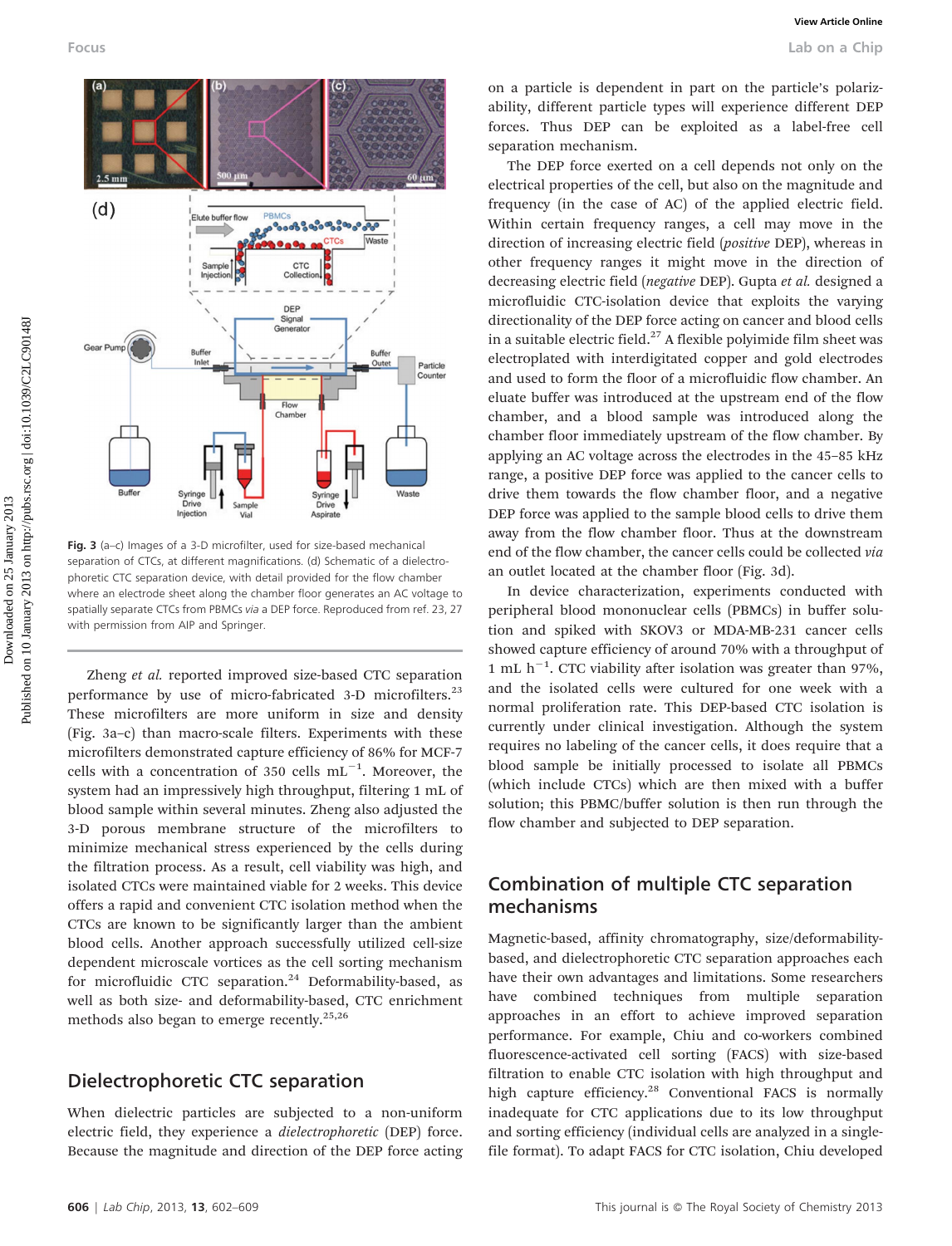a process called ensemble-decision aliquot ranking (eDAR). As in FACS, the target cells for separation are first labeled with fluorescent tags (anti-EpCAM was one of the antibodies used in experiments carried out with eDAR). However, where FACS analyzes cells one at a time, eDAR divides the sample into volume aliquots, each containing thousands of cells, and then detects the presence of fluorescent CTCs in each aliquot. The blood sample flows continuously within a microfluidic channel through an interrogation region. If no fluorescence is detected as the fluid passes through the interrogation region, the fluid continues down one side of a branched path. If fluorescence is detected, a control solenoid is activated to temporarily release its mechanical pressure on the other side of the branched path, briefly diverting fluid flow down this alternate path. This alternate path leads to a CTC capture chamber, where a filter mechanically separates the CTCs from the blood sample based on their cell size (Fig. 4a). Thus the aliquots are virtual aliquots, in that their volume is defined by a combination of laser illumination volume, bin time of the fluorescence detection system, and switching time of a control solenoid.

Due to the scarcity of CTCs in a blood sample, testing for CTC fluorescence in an aliquot containing thousands of cells, and then filtering only those aliquots that contain CTCs, serves to greatly improve system throughput. In eDAR, the virtual aliquot volume was set at 2 nL, which was found to optimize both detection sensitivity and system throughput (3 mL  $h^{-1}$ ). Capture efficiency was determined to be 93% for both MCF-7 and SKBr-3 cells with concentrations as low as 5



Fig. 4 (a) Schematic of device setup for ensemble-decision aliquot ranking CTC sorting, and a drawing of virtual volume aliquots being separated from the blood sample to form actual volume aliquots. (b) Schematic of geometricallyenhanced differential immunocapture obstacles distorting the streamlines of a flowing fluid, leading to increased cell–surface collisions for the larger cells (the targeted CTCs) and fewer cell–surface collisions for the smaller cells (other cells in the sample). Reproduced from ref. 28, 29 with permission from Wiley and **RSC** 

cells  $mL^{-1}$ . Also, by implementing multiple light sources and detectors, this system allows multi-color sorting with either "AND" or "OR" logic, resulting in flexible sorting options. It should be noted that the cost of this system will be higher than other microfluidic CTC isolation devices due to the use of laser sources, optics, and multiple avalanche photodiode detectors.

In affinity chromatography, increasing the probability of sample cell collision with the antibody-coated capture surfaces is crucial to achieving high capture efficiencies and high system throughput. However, increasing this probability of cell–surface collisions for all sample cells (i.e., both target and non-target cells) will increase the probability of non-specific binding, reducing isolation purity. Kirby and co-workers attempted to resolve this trade-off between capture efficiency and isolation purity by preferentially increasing the probability of cell–surface collisions for target cells, rather than all cells. To do this, Kirby introduced an array of staggered circular or octagonal posts to an affinity chromatography CTC capture device.<sup>29</sup> The posts acted as obstacles to fluid flow, and were coated with antibodies in order to serve as capture surfaces. The positioning of the posts created flow streamlines that brought larger cells into contact with post surfaces more frequently than smaller cells (Fig. 4b); thus Kirby called the approach geometrically-enhanced differential immunocapture (GEDI). In GEDI device experiments, a capture efficiency of 85% and isolation purity of 68% were achieved using a flow rate under 1 mL  $h^{-1}$  for a blood sample with spiked prostate cancer cells (150-220 cells  $mL^{-1}$ ). Patient samples were also tested with a J591 antibody-coated GEDI microfluidic device. CTCs were found in 90% of total samples  $(n = 20)$ . After capture, prostate cancer cells were tested for taxanes treatment; microtubule bundling was detected using immunofluorescence staining.<sup>30</sup> Lab on a Chip spaces celled exembedecidon aliqued ranking (eftA8), As cells ent.<sup>1</sup>. Abo, by implementing mutiple light surves and in NiX-<br>focal contract celled for separation are fits table<br>del with the celectros, this sy

#### **Perspectives**

In the previous sections, we have examined work done in microfluidic CTC separation or detection devices. These devices function based on four general mechanisms: magnetic forces acting on magnetically-labeled CTCs, affinity chromatography targeting some surface molecule of CTCs, size/ deformability difference between CTCs and other blood sample cells, and dielectrophoresis exploiting the differing polarizabilities of CTCs and other blood sample cells. We have also examined devices that combine aspects of multiple separation mechanisms. Whatever the functional mechanisms, all of these devices have sought to meet the design objectives of high capture efficiency, high isolation purity, and high system throughput.

It is essential to recognize that different cancer types—and even different cancer sub-types—will produce CTCs with different characteristics. Current research indicates that no single biological or physical standard can be used to define all types of CTCs.<sup>31</sup> Efforts on device development should begin taking this into account. For example, accumulated knowledge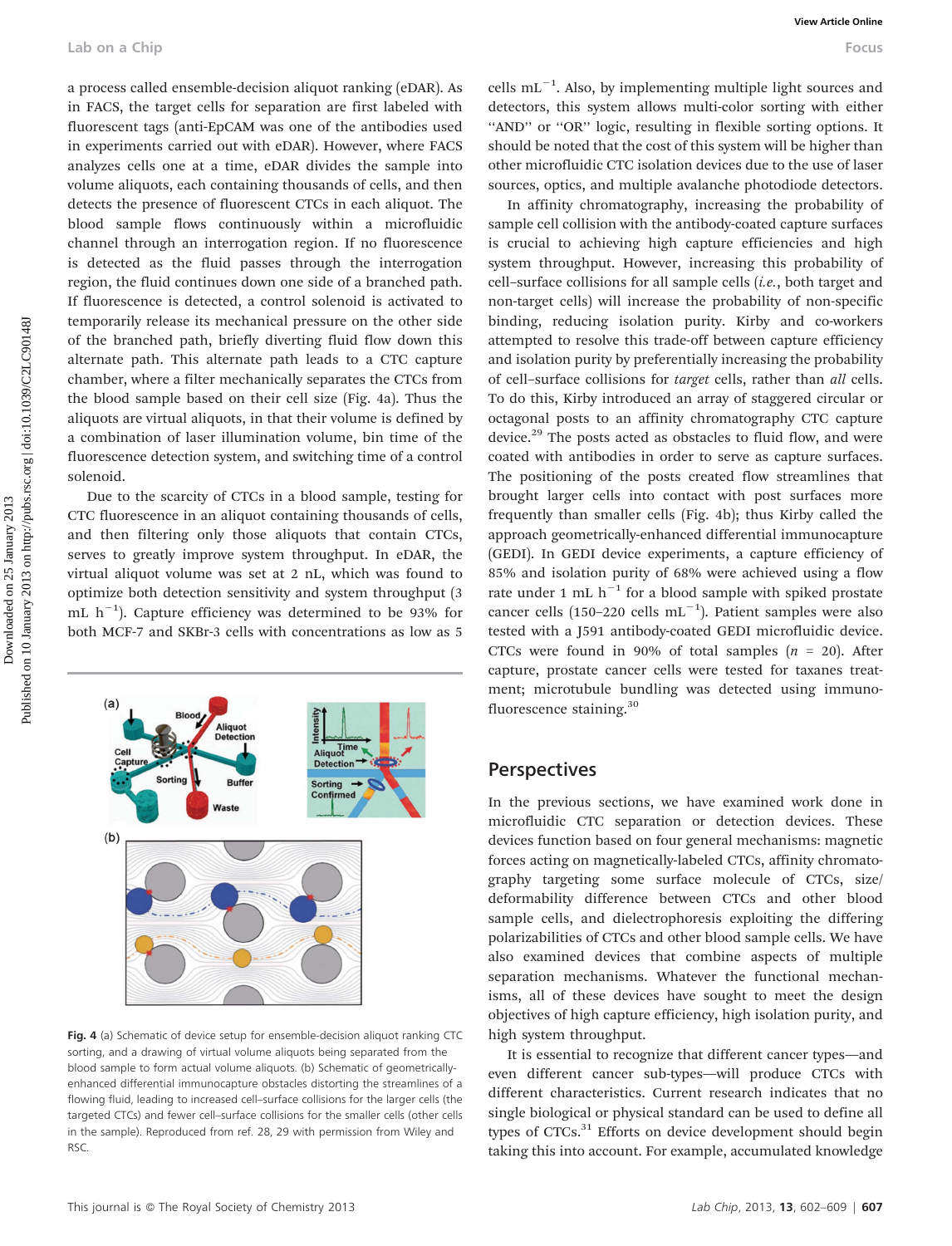of CTC physical properties (e.g., size, stiffness, density) for different cancer types should be codified. This would allow a size-based CTC separation device to be optimized for a particular cancer type; it would also allow that device to incorporate separation methods using other physical parameters (e.g., stiffness and density) to better differentiate

between CTCs and ambient blood cells. $25,32$ As another example of how device development efforts should account for different cancer types producing CTCs with different characteristics, we should carefully look into the antibody–antigen bonds used in magnetic labeling, fluorescence labeling, and affinity chromatography. The cell surface molecule EpCAM is widely used to target CTCs, but certain types of cancer are EpCAM-negative. Not only does EpCAM expression differ among cancer types, it can also vary significantly over the progression of a single cancer type. Clearly, EpCAM is not an ideal option for all device applications. Depending on the application, other antibodies—or mixtures of antibodies—should be used to appropriately target CTCs. Another option for certain types of cancer is the use of aptamers, $33$  generated via SELEX (Systematic Evolution of Ligands by Exponential Enrichment). A recent study showed that a 3D DNA network consisting of repetitive aptamer domains resulted in higher cell capture efficiency under high flow rate in cell affinity chromatography.<sup>34</sup> This result is promising for improving the performance of current CTC-capture devices. Future CTC-isolation devices and operating procedures should be made compatible with multiple antibodies or aptamers, thus improving device applicability. Focus **the conditional of the conditional conditional conditional conditional conditional conditional in the conditional conditional conditional conditional conditional conditional conditional conditional conditional condi** 

A final point regarding different cancer types producing CTCs with different characteristics: as the catalogue of CTC separation devices grows, researchers need to begin performing comparative studies across cancer types. By analyzing blood from a single patient in multiple separation devices—or, alternately, using a single device to analyze samples from multiple patients, each with a different cancer type—we can begin establishing type-specific performance profiles for CTC separation devices. This will enable clinicians to select the most suitable system for each patient.<sup>35</sup>

In addition to considering the variability of CTCs, researchers should continue the trend of creating integrated microfluidic systems that not only separate CTCs, but perform subsequent cell analyses and/or cultures as well. Such cell analyses will produce detailed CTC characterizations that should reveal information about cancer progress and metastasis (hopefully, correlation between CTCs and early cancer diagnosis can be established). In situ genetic or proteomic profiling for CTCs can be established without sample loss or excessive dilution. And culturing of CTCs will enable drug screenings and detailed metastatic studies.

A first step in creating such integrated microfluidic systems is combining multiple CTC separation methods on a single device. For example, high-throughput, size/deformabilitybased separation can be used initially to obtain a small volume of mostly CTCs. This small, mostly pure volume can then be moved to a highly specific stop-flow affinity chromatography module that results in a highly pure CTC population. Once this highly pure CTC population is obtained from the blood sample, various kinds of microfluidic methods (e.g., hydrodynamic flow, pneumatic valve, electric and acoustic manipulation $36$ ) can be used to move cells between different analytical modules. Such integrated microfluidic systems hold much promise, and they are realizable right now. Researchers can move beyond demonstration of individual techniques, and begin creating fully functionalized CTC analysis devices. This is not to say that we should cease our search for novel individual techniques. In fact, some new CTC separation approaches have recently shown particular promise (e.g., hydrodynamic separation,  $37$  acoustic sorting  $38,39$ ), and deserve further investigation.

Lastly, we should acknowledge that although many microfluidic CTC isolation and detection devices have shown promising results, the macro-scale system CellSearch remains the only FDA-approved instrument for CTC isolation. To gain more traction in the medical industry, current and future microfluidic systems should be validated with more clinically relevant testing. Meanwhile, reproducibility, robustness, cost, and operational complexity of current and future microfluidic systems should be optimized with clinical applications foremost in mind.

#### Acknowledgements

The authors acknowledge Prof. Subra Suresh for his helpful discussions and insightful suggestions. This research was supported by National Institutes of Health (NIH) Director's New Innovator Award (1DP2OD007209-01).

#### References

- 1 M. Yu, S. Stott, M. Toner, S. Maheswaran and D. A. Haber, J. Cell Biol., 2011, 192, 373–382.
- 2 M. Alunni-Fabbroni and M. T. Sandri, Methods, 2010, 50, 289–297.
- 3 E. Botteri, M. T. Sandri, V. Bagnardi, E. Munzone, L. Zorzino, N. Rotmensz, C. Casadio, M. C. Cassatella, A. Esposito, G. Curigliano, M. Salvatici, E. Verri, L. Adamoli, A. Goldhirsch and F. Nole, Breast Cancer Res. Treat., 2010, 122, 211–217.
- 4 J. Y. Pierga, F. C. Bidard, C. Mathiot, E. Brain, S. Delaloge, S. Giachetti, P. de Cremoux, R. Salmon, A. Vincent-Salomon and M. Marty, Clin. Cancer Res., 2008, 14, 7004–7010.
- 5 G. Vona, A. Sabile, M. Louha, V. Sitruk, S. Romana, K. Schutze, F. Capron, D. Franco, M. Pazzagli, M. Vekemans, B. Lacour, C. Brechot and P. Paterlini-Brechot, Am. J. Pathol., 2000, 156, 57–63.
- 6 V. Muller, N. Stahmann, S. Riethdorf, T. Rau, T. Zabel, A. Goetz, F. Janicke and K. Pantel, Clin. Cancer Res., 2005, 11, 3678–3685.
- 7 M. Cristofanilli, G. T. Budd, M. J. Ellis, A. Stopeck, J. Matera, M. C. Miller, J. M. Reuben, G. V. Doyle, W.